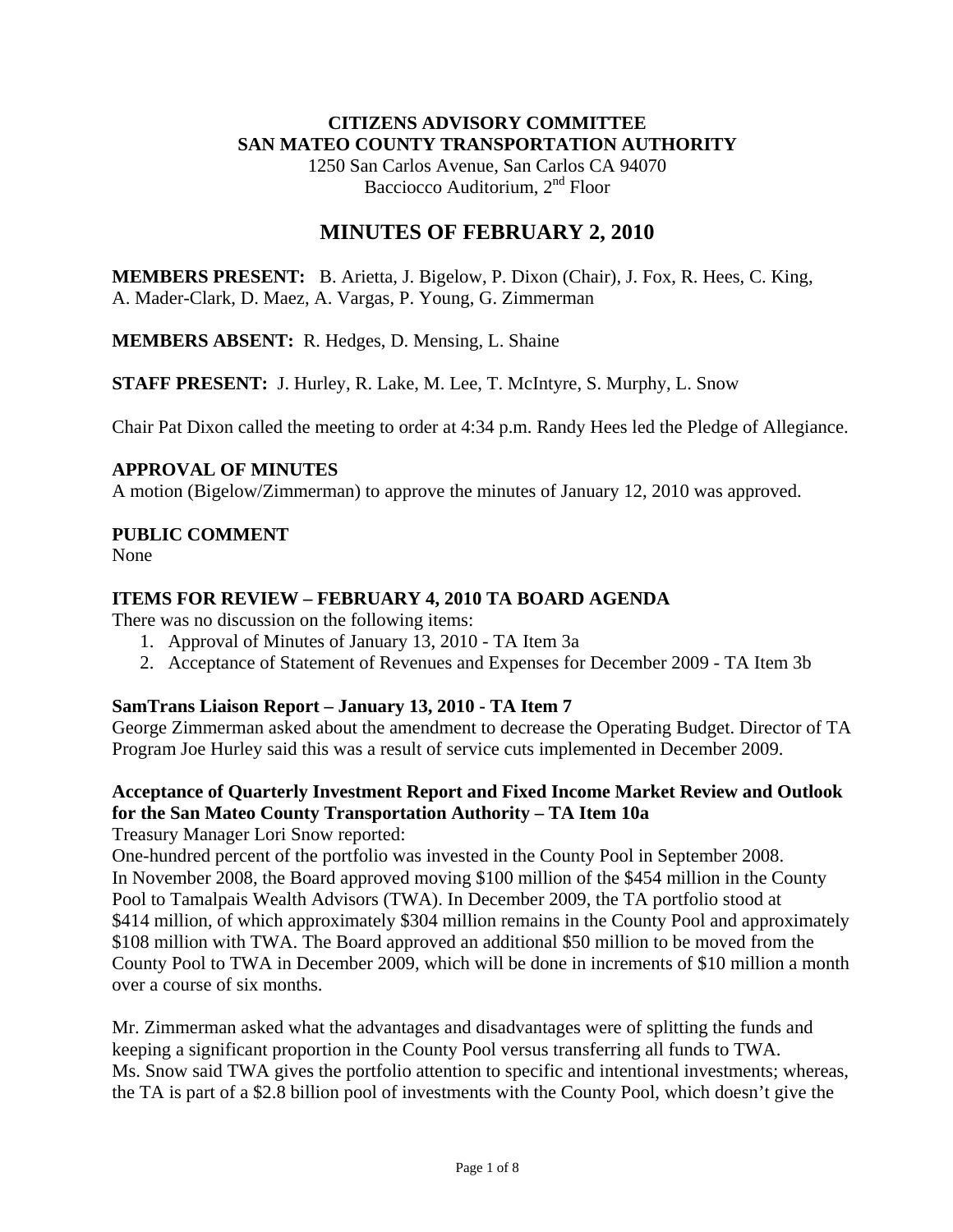TA a more precise portfolio. The investments with TWA give the TA a bit higher return with the same level of risk and the ability to manage the type of investments in the portfolio.

Randy Hees asked what the advantage is of keeping funds in the County Pool. Ms. Snow said the TA does benefit from being part of the County Pool.

Barbara Arietta asked if the TA had to invest a minimum with the County Pool and if there is an argument to move more money out of the County Pool if the portfolio with TWA has a higher return with the same level of risk. Ms. Snow said investment in the County Pool is completely voluntary. She said there are difficulties in moving large amounts of money. The investment environment of the type of investments that are mandated by the investment policy of the TA are in a competitive situation, which brings the price down. Any movement of investments at this time would be very controlled because the TA wants to ensure they are putting the right quality investments in the investment portfolio.

Austin Mader-Clark asked if all the investments are based solely on economic return and is there any focus on social issues. Ms. Snow said the portfolio of investments with the County Pool is limited by the California code and the TA's investment policy. County Pool advisors spend as much time and energy looking at investments in the pool as TWA but they don't do it specifically for the TA. All investment information is available on the County Pool Web site. The County Pool invests in the same security types as TWA but has additional securities that TWA doesn't have. For example, the County Pool has certificates of deposits and certain corporate bonds, which are not in the TWA portfolio.

Jim Bigelow said it should be remembered that the TA lost \$22 million in the County Pool and it is good to look at how the TA can protect against that kind of a loss in the future.

April Vargas asked if the TA feels comfortable with the amount of input the agency has in terms of how investments are made in the County Pool. Ms. Snow said TWA monitors the investments in the County Pool on an overall scale and provides advice on the level of risk that exists. Staff monitors the investments on a monthly basis and the County Pool provides a very detailed report to the TA.

Mr. Zimmerman asked if the acronyms in the report could be explained. Ms. Snow said they will be written out in the next report.

**Authorize Award of Contract to Wilbur Smith Associates to Provide On-call Transportation Planning and Program Support for up to \$1,500,000 Over a Three-year Period – TA Item 10b**  Executive Officer Strategic Planning and Development Marian Lee said the contract would include two additional one-year option terms with each year having a cap of up to \$375,000. In the past staff was utilizing available engineering consulting firms to do planning work. When those contracts expired staff saw an opportunity to do a Request for Proposals (RFP) specifically for planning consultants. Six bids were received and staff is currently in negotiation with three of the six. Because planning services are needed immediately, recommendation for only one award is being made at this time. Staff intends on recommending up to two additional firms for contract award in the near future as negotiations with the other qualified firms are completed. The chosen consultants would be utilized for the three business units – the TA, SamTrans and the Joint Powers Board. Consultants could help the TA with support for the call for projects, future strategic plan updates and technical expertise in new project development.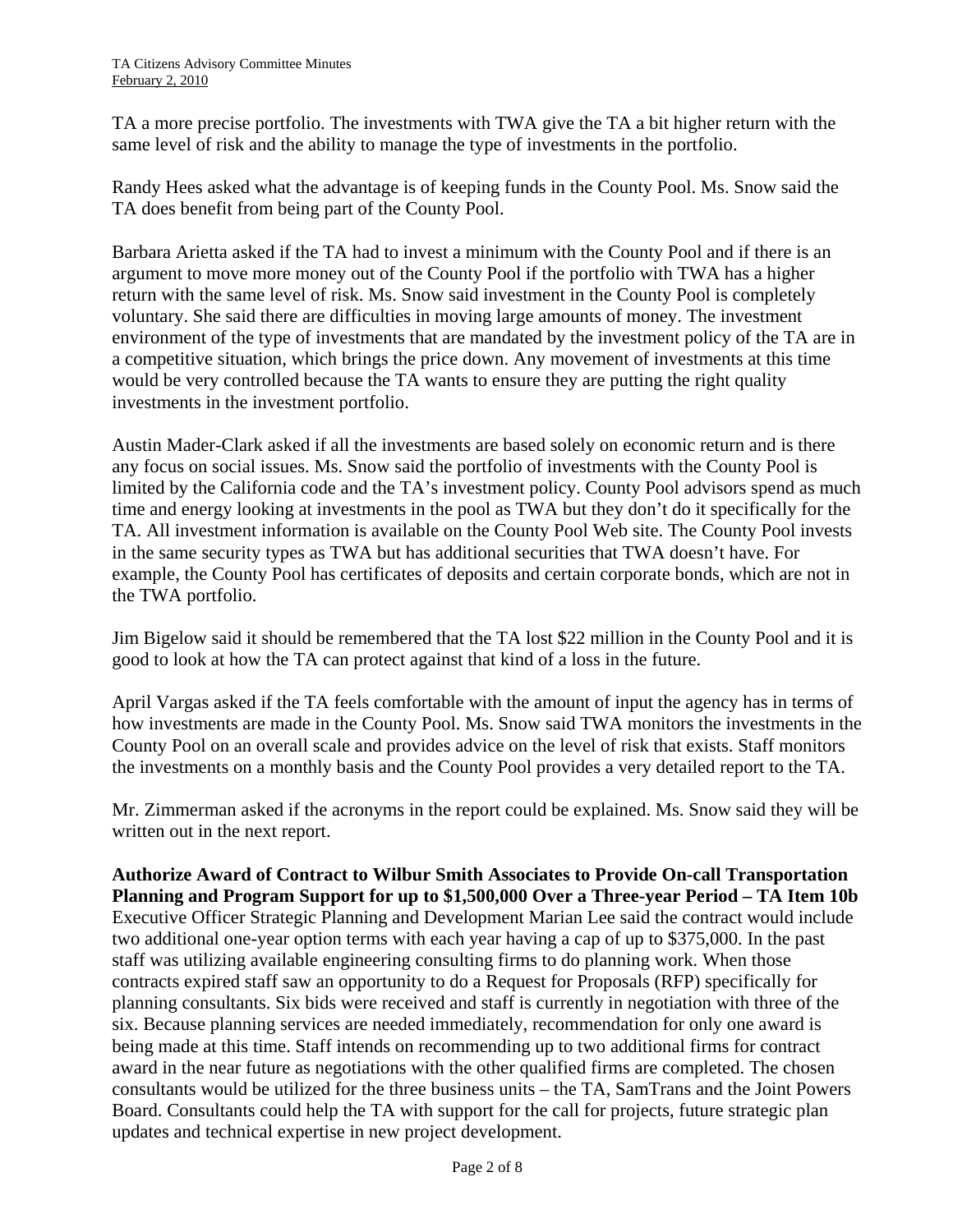Mr. Hees asked how much has been spent with the engineering consultants on planning work in the last couple of years. Ms. Lee said about \$1.5 million. She said the approval of this contract does not mean staff could run through \$1.5 million. The contract will be for on-call services and as such, work will be authorized on a Work-Directive basis.

Mr. Zimmerman asked for examples of on-call services. Ms. Lee said on-call with a very specific project means the consultants are there by contract with a defined project and staff doesn't need to go through a separate RFP, and only negotiate the scope.

Ms. Mader-Clark asked for more specifics on project details. Ms. Lee said that as part of the Measure A Implementation Plan that was just adopted and approved by the CAC, one of the things that staff has to do is develop a highway strategic plan. A funding strategy planner would be very helpful to staff in figuring out how to maximize leveraging funds from outside sources to fund the program.

Charles King asked why staff rejected bids from the joint procurement. Ms. Lee said staff tried a new RFP process for general and environmental planning. The RFP went fine for the general planning but proposals for environmental planning did not meet qualifications. Because of that, all proposals were rejected.

Mr. Bigelow asked if the need to reply quickly to stimulus funding availability could be an advantage with this contract. Ms. Lee said this is really the purview of the lobbying and legislative staff.

Mr. King asked how visionary the TA can be with stimulus funding. Ms. Lee said there are new opportunities for funding including the Global Warming Solutions Act and greenhouse reduction and sustainability strategy.

A motion (Bigelow/Hees) to support the on-call contract was passed.

# **PROGRAM**

# **Update on State and Federal Legislative Program – TA Item 11a**

Government Affairs Manager Seamus Murphy reported: State

The governor released the 2010-2011 proposed budget, which would eliminate sales tax on gasoline and diesel fuels and replace a portion of that revenue source with an increase by 10.8 cents on the excise tax on fuels, none of which would be allocated to transit. This gives the governor more flexibility as far as how to spend those funds. A good portion of those funds traditionally go towards transit operations. The State has made it a habit of devoting those funds or cutting those funds to fulfill General Fund obligations in the past and diverting them away from transit operation purposes. The governor's strategy is an obvious end run around California Transit Association's successful lawsuit, which prevents the State from using spillover revenue for any non-mass transportation purposes. The decision requires the State to deposit spillover revenue into the Public Transportation Account but does not specify how the funding will be appropriated. Staff has been in discussions with leadership in the Senate and there is every indication they are not in favor of the governor's proposal and have come up with a different budget scenario that stays true to the TA's successful lawsuit.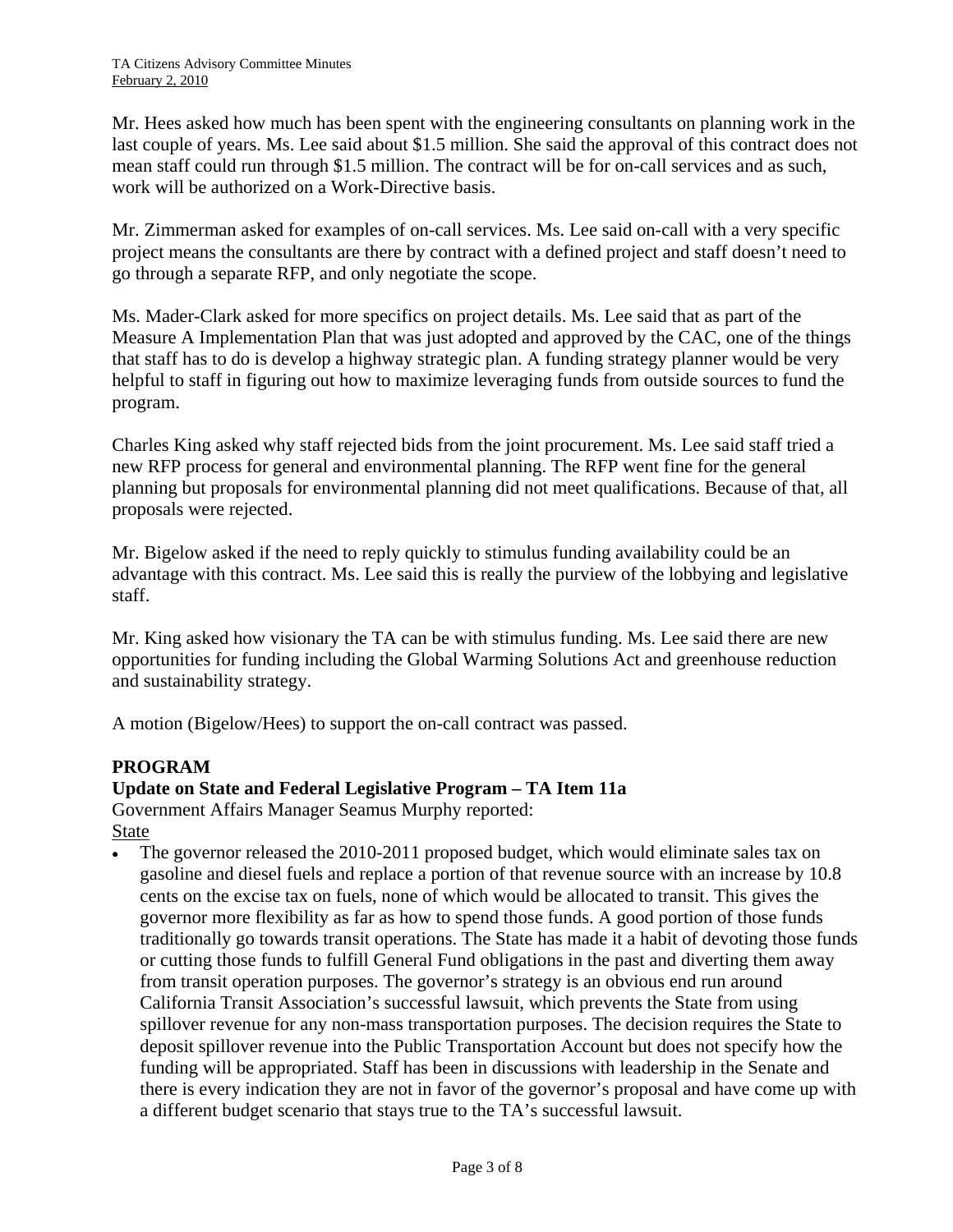- The Transportation Policy Committee in the Senate and Budget Subcommittees that deal with transportation issues in the Senate organized a number of hearings to review the High Speed Rail (HSR) business plan. One hearing was held in Palo Alto and staff supported the appropriation of the second half of the current fiscal year budget for the California High Speed Rail Authority (CHSRA).The budget that was approved last year conditioned half of the CHSRA's current fiscal year budget on a revised plan. It appears that the second half of the budget has been approved, which will ensure the Peninsula Rail Program (PRP) continued planning for HSR and delivery of Caltrain modernization and electrification projects.
- The State is having difficulty selling bonds, which affects Proposition 1B and Caltrain's \$3.8 million allocation for Positive Train Control in the Public Modernization, Improvement, and Service Enhancement Account, which is the transit account with Proposition 1B. The state has been able to sell about 40 percent of the bonds programmed for the current fiscal year. It appears Caltrans and the California Transportation Commission (CTC) are planning on a pro rata share scenario, which would mean receiving a smaller percentage than allocated.

#### Federal

- The president's announcement for national high speed rail funding includes \$2.25 billion for the States HSR project based on an application for about \$4.7 billion and this is good news for the PRP. At issue is how the funds will be allocated within the State. Early reports indicate an allocation of more than \$400 million for the Transbay Terminal box. Caltrain applied for \$980 million for the Caltrain corridor between San Francisco and San Jose. Staff is working with a number of regional organizations and community and civic organizations on the Peninsula to advocate for the largest percentage of the \$2.25 billion to be directed to the Caltrain corridor. Every dollar of the \$2.25 billion will be matched with Proposition 1A bond sale allocation. The president allocated another \$1 billion in his proposed FY2011 budget subject to approval by Congress. There is hope for surface transportation reauthorization, which would include upwards of \$50 billion for nationwide high speed rail projects and go a long way towards Caltrain achieving California's projected Federal required funds for the project.
- The president's FY2011 budget includes \$307 million for livable communities, which will be advantageous for the Grand Boulevard Initiative. There is a national infrastructure bank finance fund, which is a \$4 billion budget program to fund large projects of national significance. There is \$24 million in rail safety grants, which is money to fund positive train control. The Positive Train Control Project is required for HSR and Caltrain has the benefit of being able to rely on those funds for the project.

Mr. Zimmerman asked if there were communities on the Peninsula that are not so supportive of some HSR improvements. Mr. Murphy said there are groups that are concerned about how HSR is going to be designed and delivered on the Peninsula.

Doris Maez said she listened to hearings in Sacramento on HSR and they were critical of ridership projections. She asked if this was a theme in the HSR meeting in Palo Alto. Mr. Murphy said the Legislative Analyst's Office was critical of the HSR business plan. The response by the CHSRA has been that ridership projections are based on their best assumptions of the situation when HSR is at full build out and these are difficult things to project. As a result of the hearings, the Legislature is going to look at a couple of bills that would change how the Authority is governed and require more accountability and transparency from the Authority.

Ms. Vargas asked if there was any provision in the HSR bill to have citizen oversight.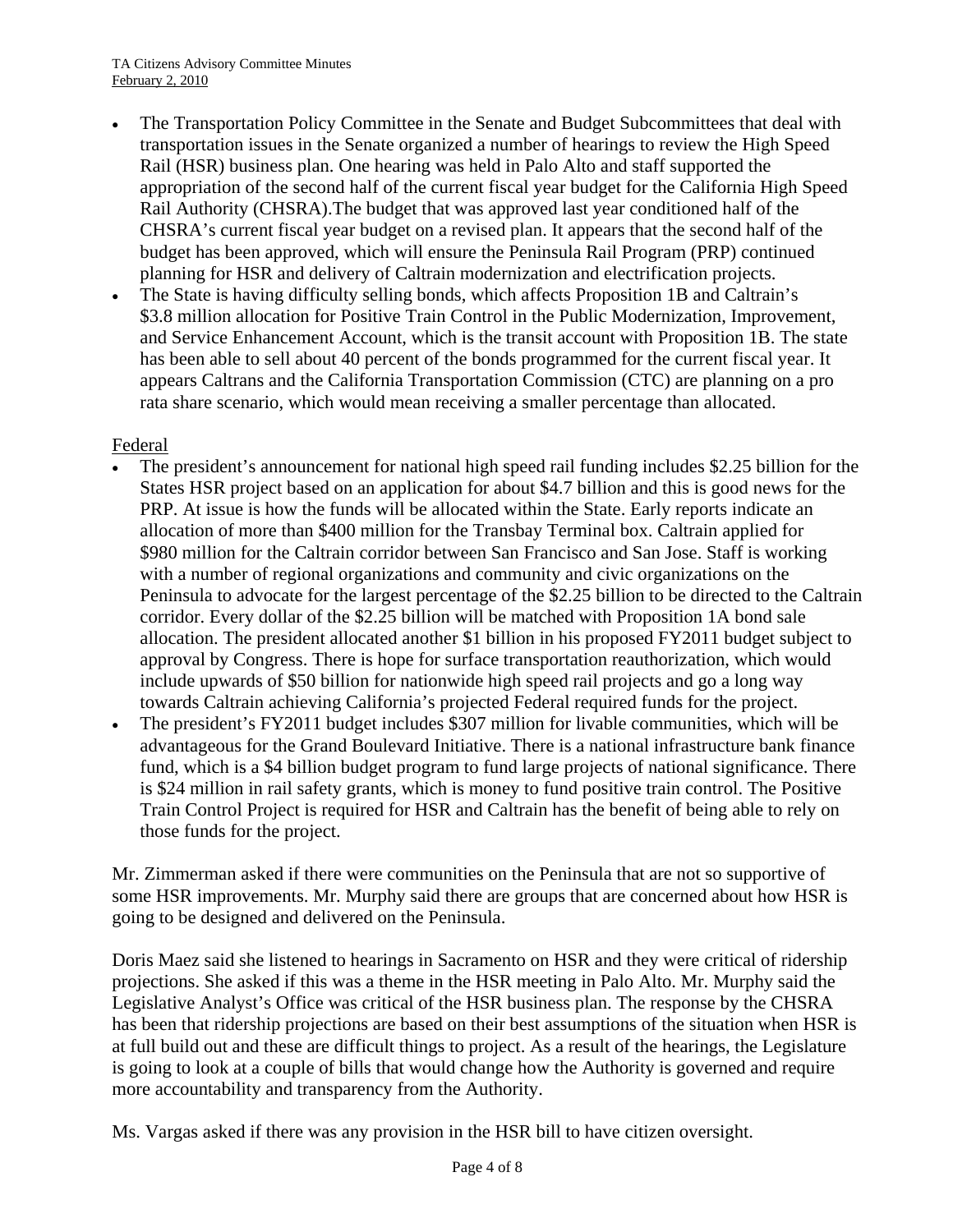Mr. Murphy said there is currently no provision in the bill.

Mr. King asked about livable communities. Mr. Murphy said this is synonymous with transit oriented developments.

Mr. King asked about AB 744 – High Occupancy Toll Lanes. Mr. Murphy said this was put on hold because it wasn't going to pass the House but is a legislative priority this season for the Metropolitan Transportation Commission.

# **Program Report: Alternative Congestion Relief (Transportation Demand Management) – TA Item 11b**

Marian Lee said the theme of the presentation includes alternative congestion relief, paying attention to infrastructure and operational investments but the key component is dealing with human behavior to be less dependent on cars and advancing a program to encourage other transit options. The Peninsula Traffic Congestion Relief Alliance (Alliance) has completed a three-year Strategic Plan (Plan) to address these issues.

Alliance Executive Director Christine Maley-Grubl presented the following details:

- The Alliance's new mission statement is "Working together to improve our San Mateo County commute" by working with employers, commuters and public/private partners.
- Two-hundred ninety employers currently support 108,000 employees in employer-based shuttle programs. The objective is 10,000 additional employees per year through market research initiatives, targeted campaigns and collaboration with SamTrans and the City/County Association of Governments (C/CAG) and to provide employer perspective to SamTrans Comprehensive Operations Analysis Technical Advisory Committee.
- Current employer support services include the Emergency Ride Home Program, bicycle lockers and bicycle safety workshops. The goal is to increase employer participation in Alliance support services by 5 percent annually.
- Efforts to increase commuter participation include direct marketing, van and carpool programs, a Try Transit incentive program and Bike to Work Day promotions. In the past year, 1,434 commuters received \$83,640 in gas cards for participation in car pools and the Alliance provided 130 vanpool passenger incentives and 11 driver incentives worth \$35,781. The goal is to increase van and carpool participants 10 percent annually.
- The Alliance will work with public/private partners in funding and resource development; development of community-based mobility services; and community facilitation of transportation alternatives.
- In order for the Alliance to achieve its goals, it will consider program priorities including contractual operations, relative cost-effectiveness, annual mobility benefits and sustainability of funding sources.

Mr. Zimmerman asked how much coordination the Alliance has with comparable organizations in adjacent counties because one's home residence and place of employment don't respect artificial political boundaries, and if they offer incentives to use public transportation. Ms. Maley-Grubl said she serves on the Technical Advisory Committee for the regional rideshare program and other counties meet quarterly to offer these types of programs. She said there are incentives to try transit in other counties and there are rideshare options on 511.org for each county.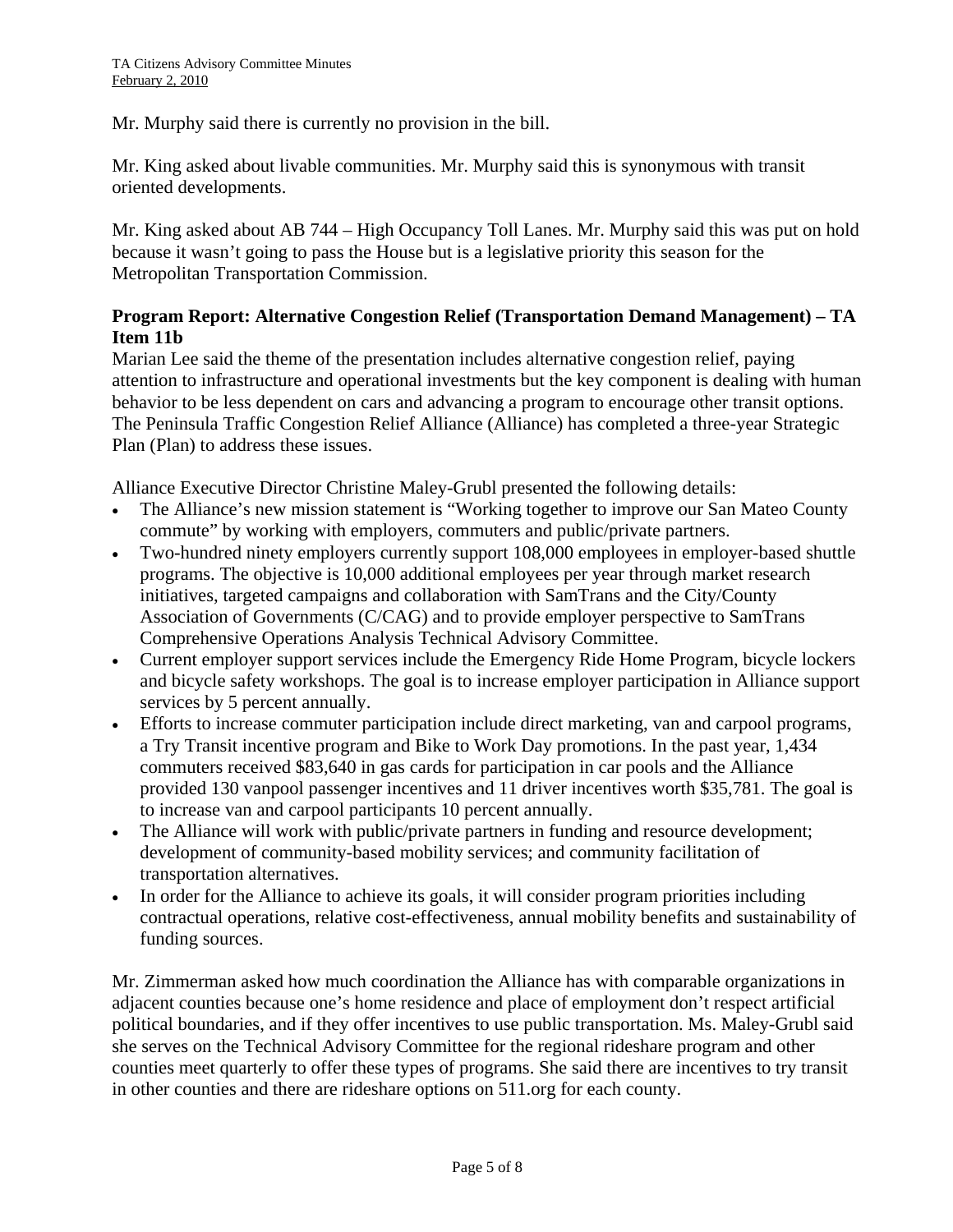Ms. Maez said a major congestion issue is lack of school and college pooling and asked if there were efforts to deal with this. Ms. Maley-Grubl said the Alliance has a school pool incentive and parents can receive a one-time gas card. She said there is funding that may be coming available for the Safe Routes to School initiative.

Paul Young said there is a very large parking structure adjacent to the District building and asked how many employees utilize van pools. Ms. Maley-Grubl does not work at the District but staff will get back to Mr. Young.

Mr. Young said it took almost four hours to commute round trip from San Francisco on BART and Caltrain to attend a HSR meeting at the District. Ms. Maley-Grubl said there are express shuttles between BART and Caltrain designed to pick up people and take them directly to and from work sites and this is something to look at for the future.

Ms. Arietta expressed concerns that Pacifica has traded its shuttle for a bus and lost the commuter bus service. Ms. Maley-Grubl said there is an Alliance staff person who is dedicated to outreach on the coastside and has done a lot of work related to getting people interested in carpooling. She attends Chamber of Commerce programs, advertises in newspapers and distributes flyers on the Alliance in different community buildings. One of the Alliance board members is from Pacifica and gets the word out about the Alliance.

John Fox asked about the size of Alliance staff. Ms. Maley-Grubl said there are nine staff members in a San Bruno office. Mr. Fox said it would be helpful for the Alliance to do a survey of its staff and set goals on what percent increase of transit options are used by Alliance staff coming to work. He said participation in public transportation and understanding connection difficulties with biking to the train would be beneficial. Mr. Fox said it would be good to see a 5 percent increase per year in internal goals of the Alliance in the same way the public is expected to increase use of public transportation by 5 percent.

Mr. Fox said there will be difficulties with school pooling until superintendents recognize this as a positive thing. Schools are major employers and should offer incentives to staff including bicycles. Ms. Maley-Grubl said the Alliance has engaged some superintendents who support the program.

Mr. Bigelow said employers should have a pretax program so employees can shelter more than \$100 a month from being taxed. He said new Measure A funding is double the current shuttle program.

# **REPORT OF THE CHAIR – PAT DIXON**

The TA Board expressed their appreciation for the in-depth examination of TA agenda issues.

# **REPORT FROM STAFF – JOE HURLEY**

• Last month the TA Board approved an application for State Transportation Improvement Plan (STIP) funds for the 101/Broadway Interchange Project. On January 27, MTC agreed to include the project in the draft 2010 STIP and the TA's specific dollar request. The application now moves onto the CTC and is due on February 12 with a public hearing scheduled for March 22. A draft STIP program will be ready for adoption in May. This STIP funding is subject to availability of State funds.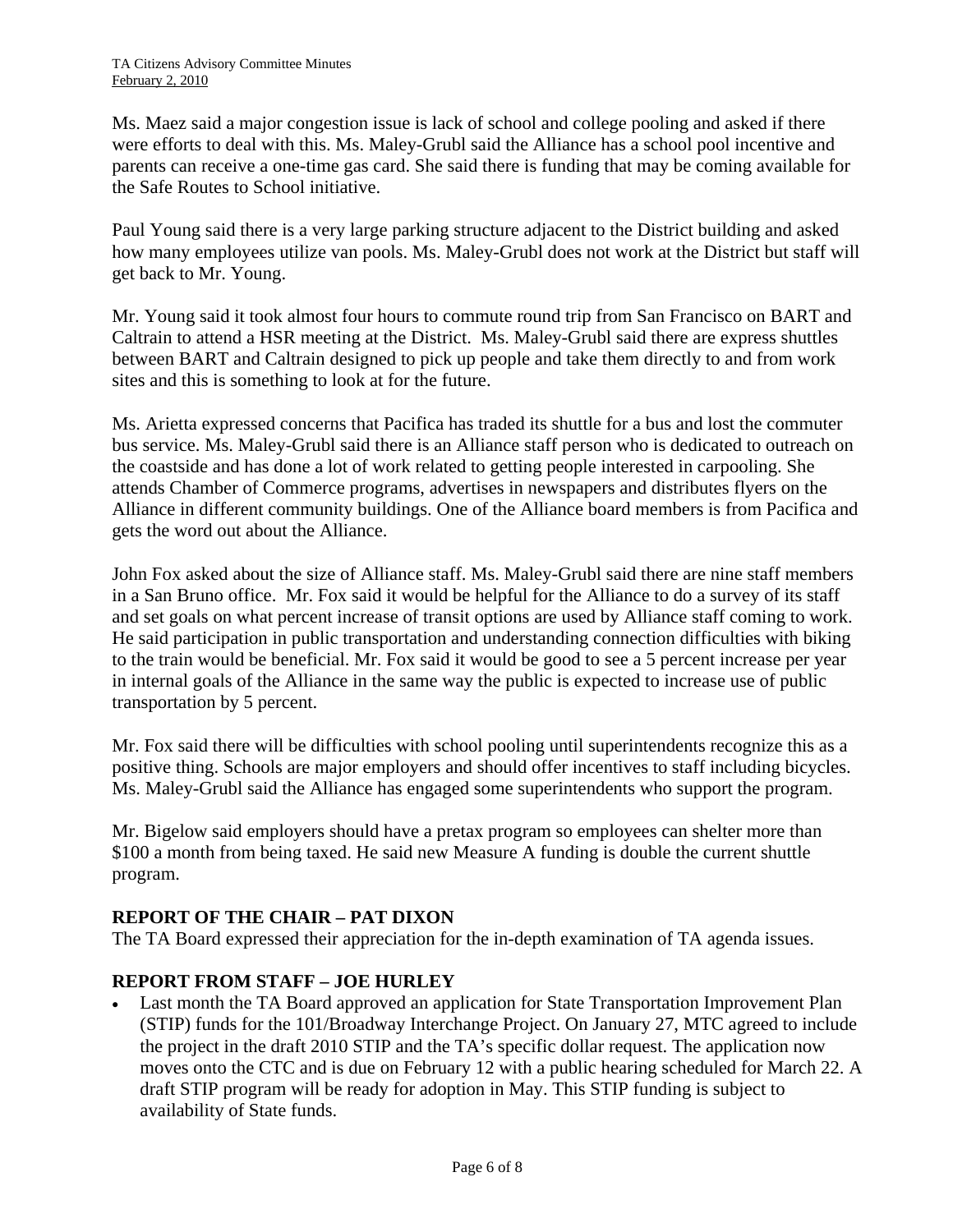- Staff is working towards a scoping meeting tentatively scheduled for February 24 in association with the Calera Parkway Project. The intent of the scoping meeting is to solicit input from both regulatory agencies and the general public on environmental issues to be considered as part of the environmental studies.
- Staff presented the 101/Broadway Interchange Project to a Burlingame city council study session on February 1, which was a good opportunity to introduce the project to new council members. The council is wrestling with distribution of their hotel tax increase. The TA strongly encourages local financial participation in these types of projects and Burlingame city staff wanted to ensure the Interchange Project was considered as the council moves forward in deciding how the hotel tax funds will be spent.
- The tier one report associated with the proposed Cargill Saltworks development in Redwood City was released on February 1. The intent of the report is to make sure there are no insurmountable issues associated with the project moving into the environmental process. The public had an opportunity to comment on the report at a meeting in Redwood City on February 1. The findings from staff indicated no insurmountable issues.
- As a follow up from last month's presentation on the San Bruno Grade Separation Project, there will be 24 bike lockers and two bike racks, which will accommodate the projected demand at the station in 2035. There will be more parking spaces at the completion of the project than current numbers to meet project demand for 2035.

Mr. Fox said it is important to see routes for the bicyclists and pedestrians as part of the design phase because the project probably doesn't have funding to reconfigure surface streets. There needs to be a map to show the routes bicyclists and pedestrians use to come into the station to mitigate any conflicts with vehicular traffic with subsequent integration into the design plan.

Ms. Maez said 139 parking spaces were originally planned at the San Bruno Station and 195 are now planned for the project.

Chair Dixon said, in reference to the Cargill project, there is a freight line that can run from the shore in Redwood City to Caltrain.

Mr. Hees asked if a potential light rail line associated with the Cargill project would also serve ferry service in Redwood City. Mr. Hurley said he does not know but would get back with an answer.

# **COMMITTEE COMMENTS**

Mr. Bigelow said it is difficult to impossible to make the connection between BART and Caltrain at the Millbrae Intermodal Station, which can mean an hour's delay until the next train. He said BART and Caltrain run on schedule and missed connections are not due to late trains.

Mr. Fox said it appears there is no effort to coordinate the schedules and this happens on both the north and southbound trains to the San Francisco International Airport.

Ms. Mader-Clark said the connection is impossible even if a person runs to make the train.

Assistant District Secretary Rosemary Lake said it is important that committee members report these problems to Caltrain customer service for follow up.